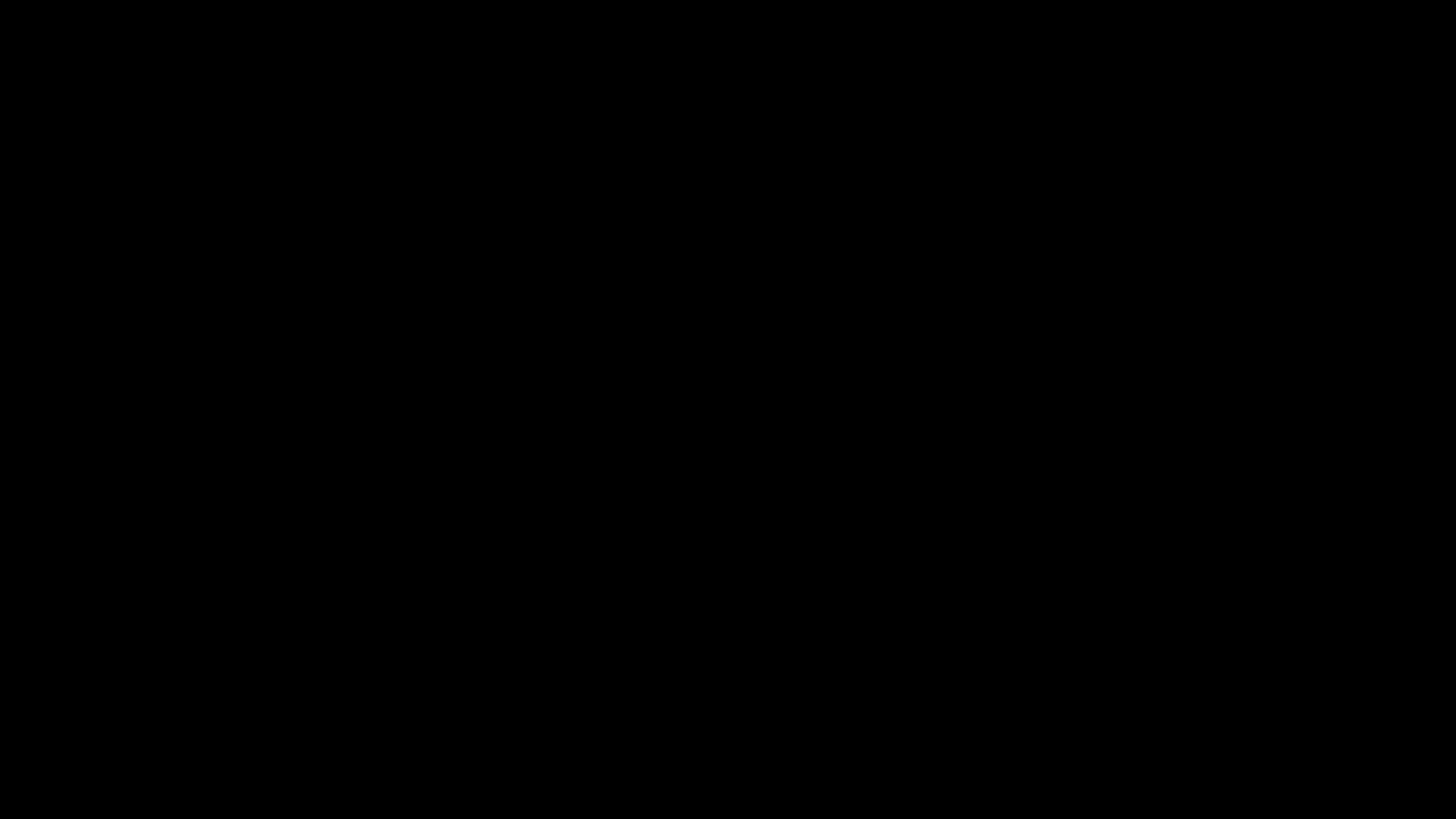Now it came about in those days, when there was no king in Israel, that there was a certain Levite staying in the remote part of the hill country of Ephraim, who took a concubine for himself from Bethlehem in Judah.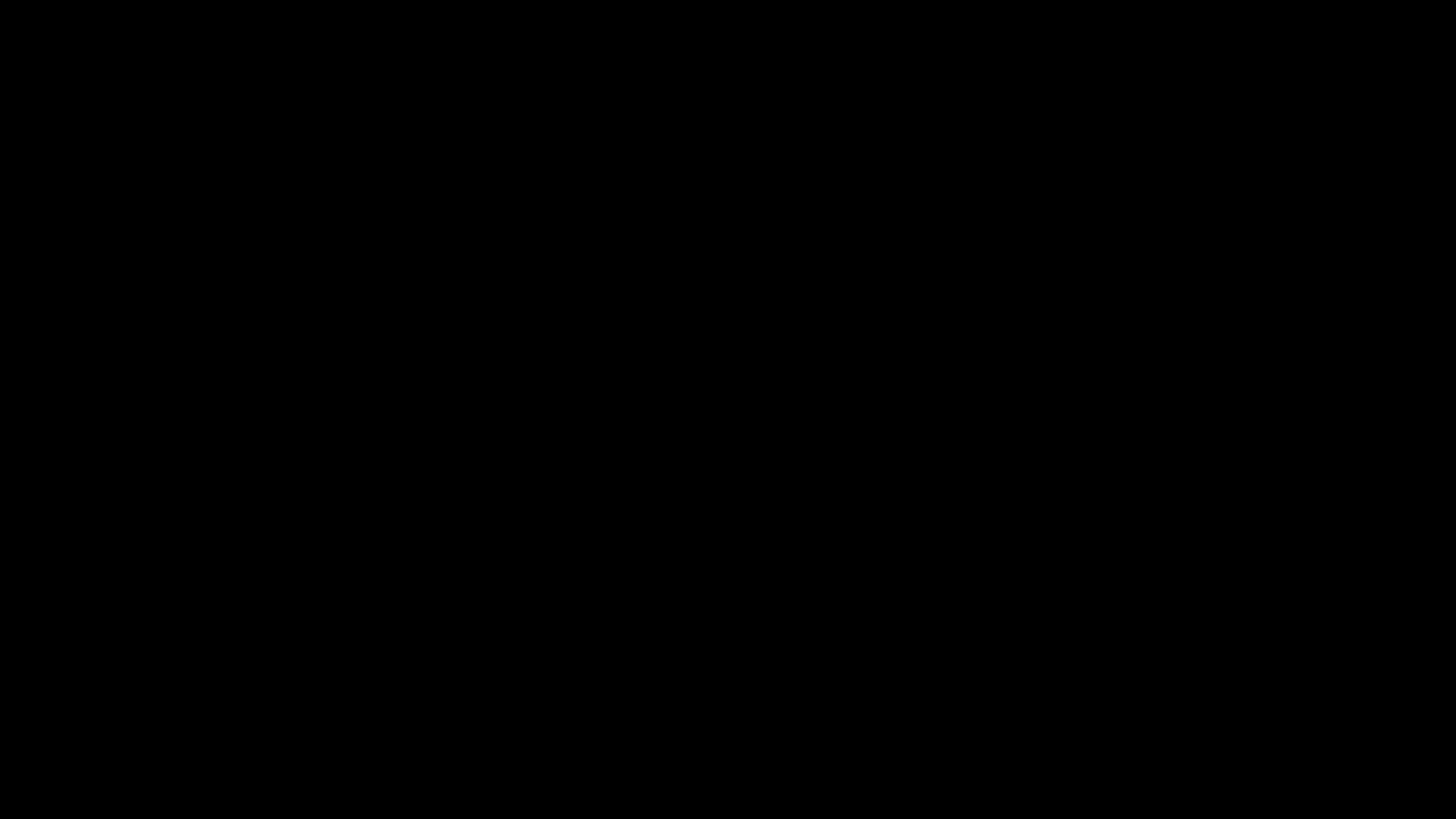However, his master said to him, "We will not turn aside into the city of foreigners who are not of the sons of Israel; but we will go on as far as Gibeah."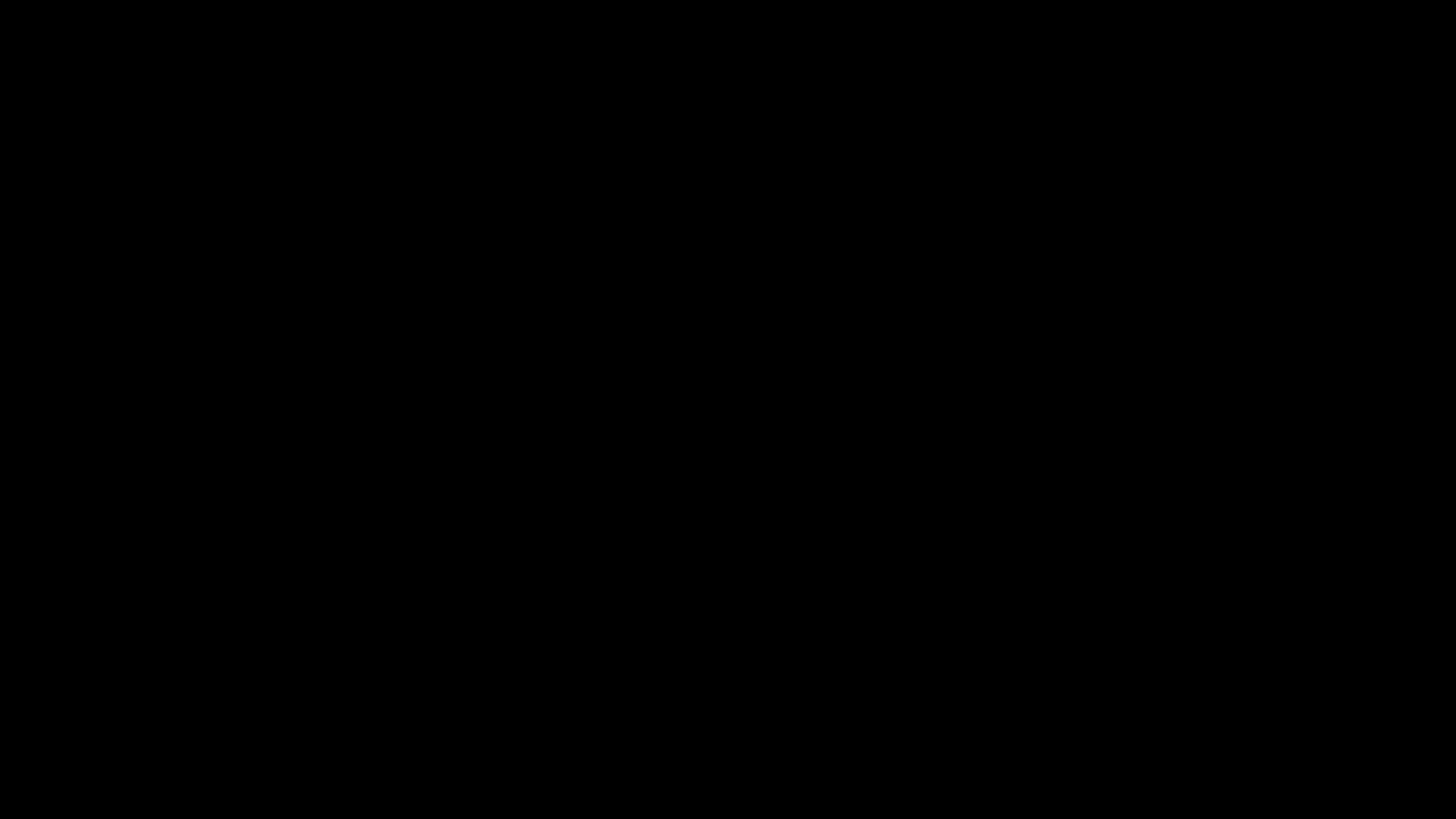They turned aside there in order to enter and lodge in Gibeah. When they entered, they sat down in the open square of the city, for no one took them into his house to spend the night.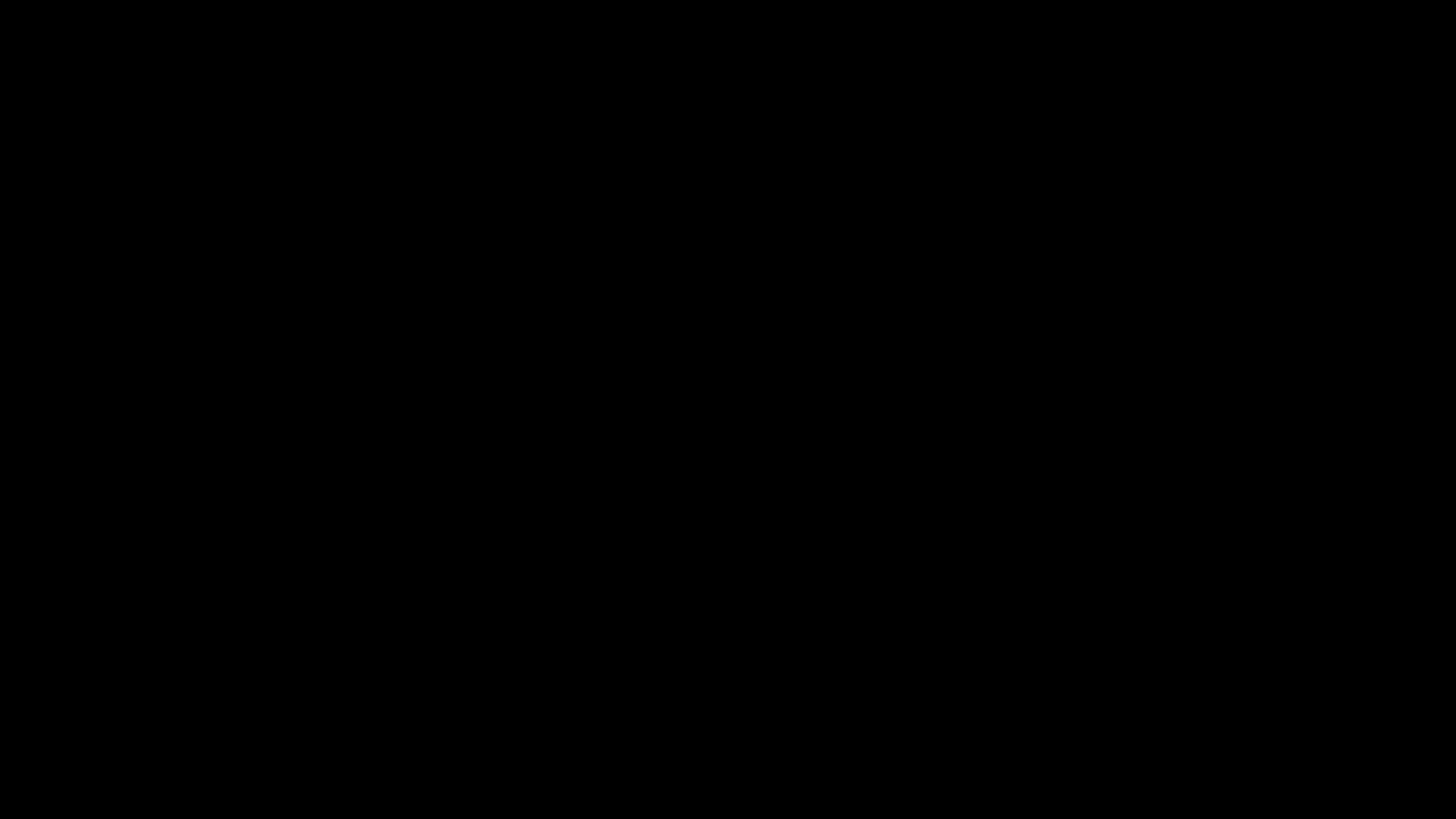Then behold, an old man was coming out of the field from his work at evening. Now the man was from the hill country of Ephraim, and he was staying in Gibeah, but the men of the place were Benjamites.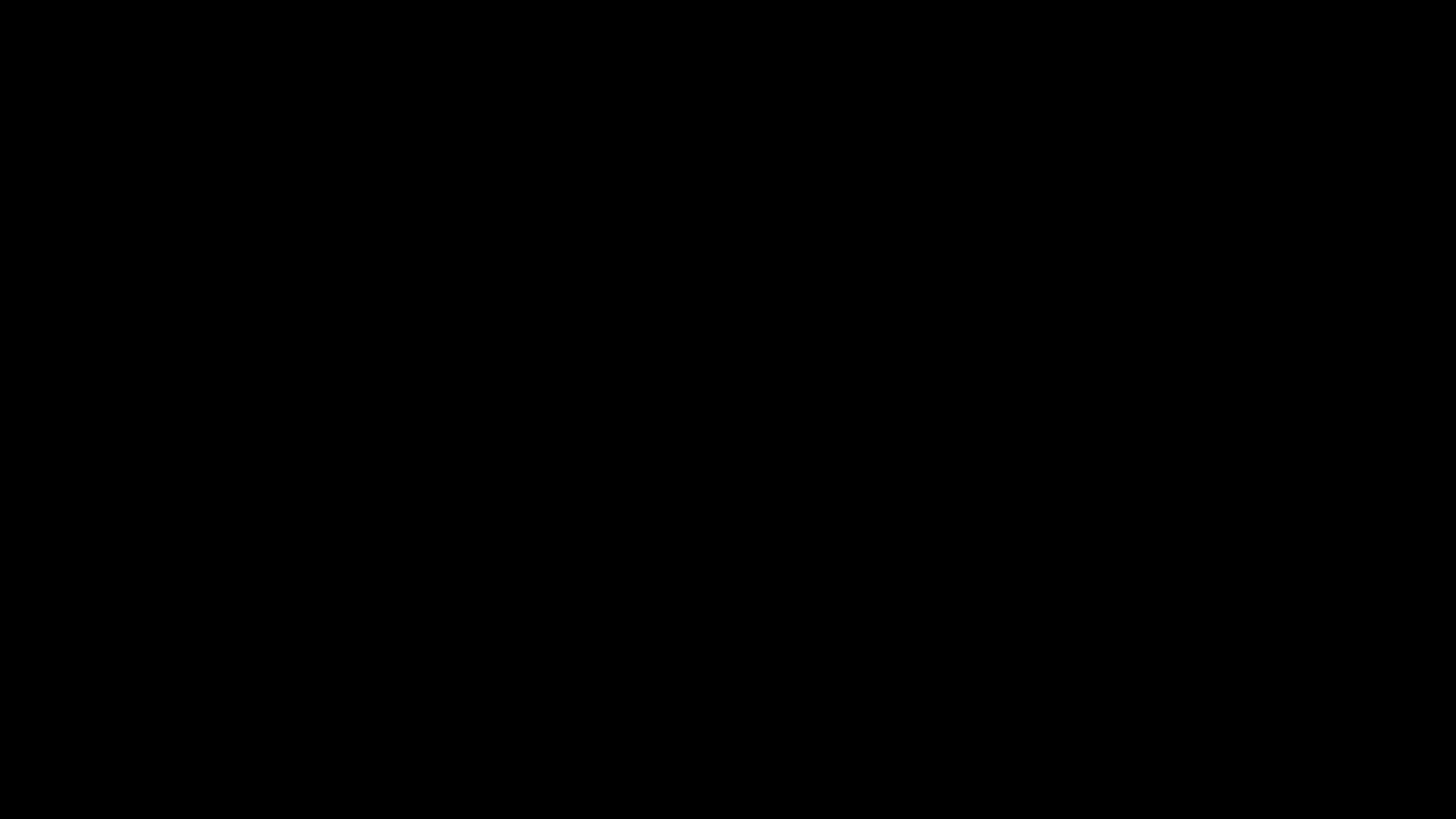The old man said, "Peace to you. Only let me take care of all your needs; however, do not spend the night in the open square."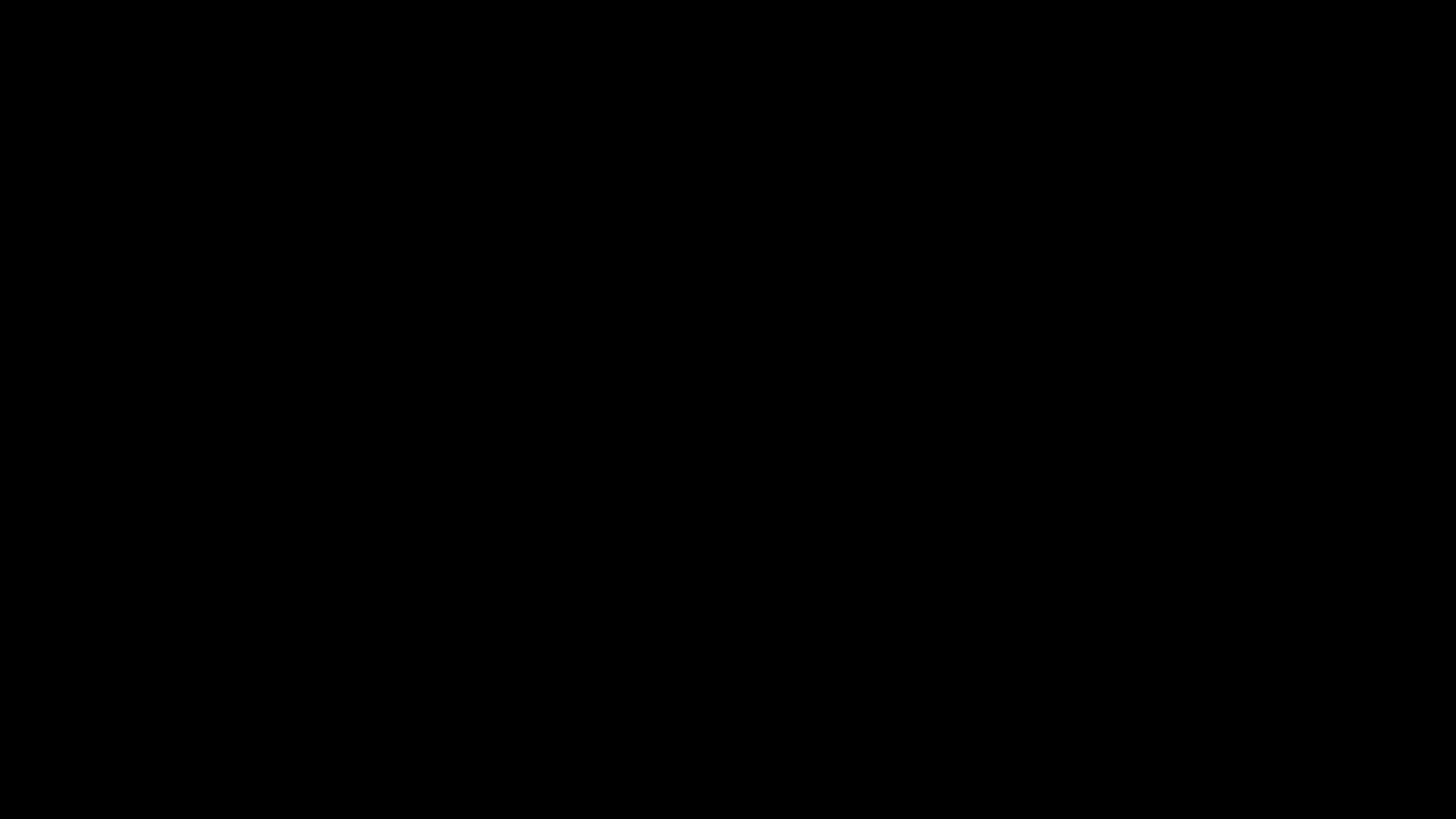While they were celebrating, behold, the men of the city, certain worthless fellows, surrounded the house, pounding the door; and they spoke to the owner of the house, the old man, saying, "Bring out the man who came into your house that we may have relations with him."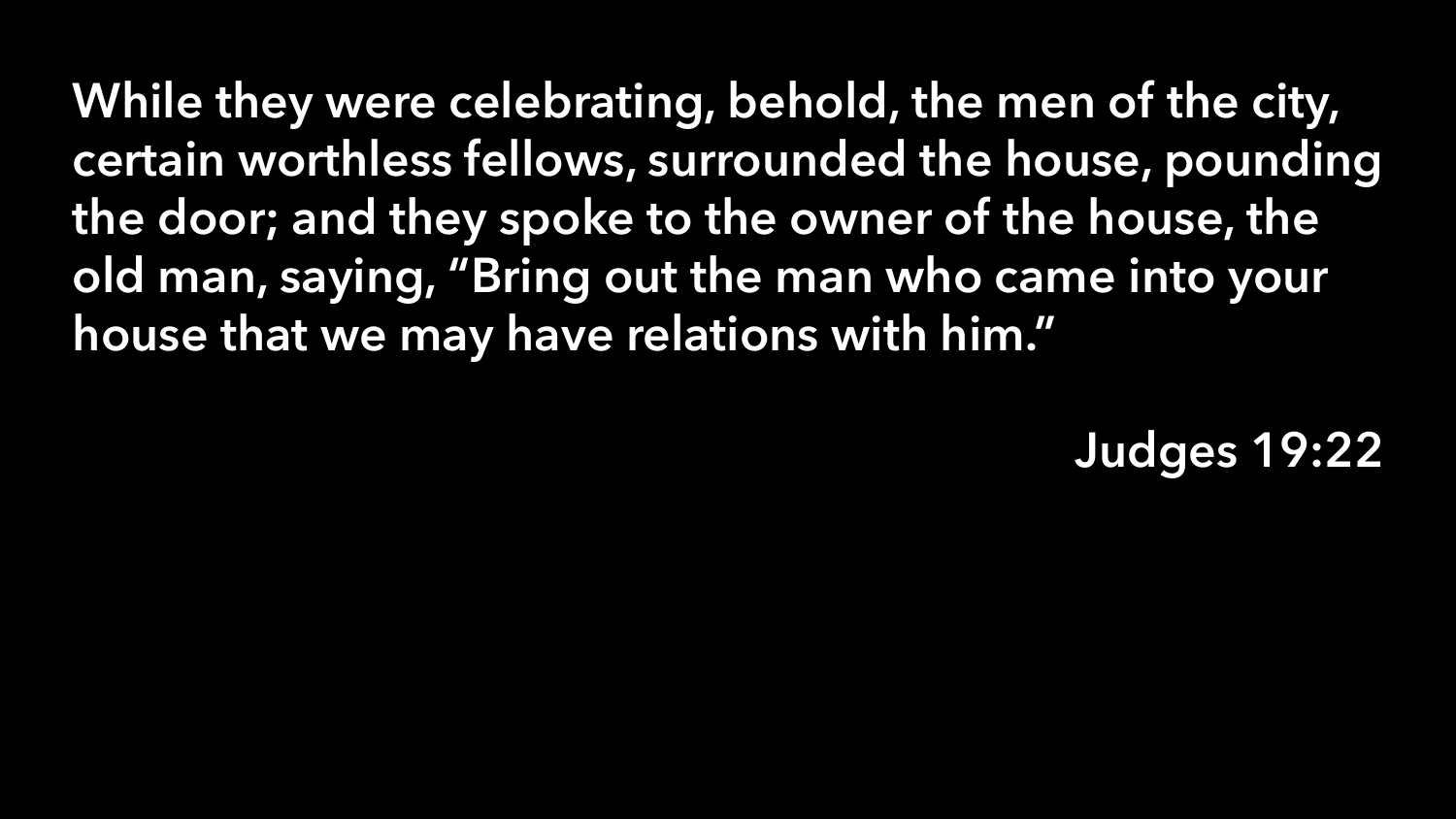Then the man, the owner of the house, went out to them and said to them, "No, my fellows, please do not act so wickedly; since this man has come into my house, do not commit this act of folly.